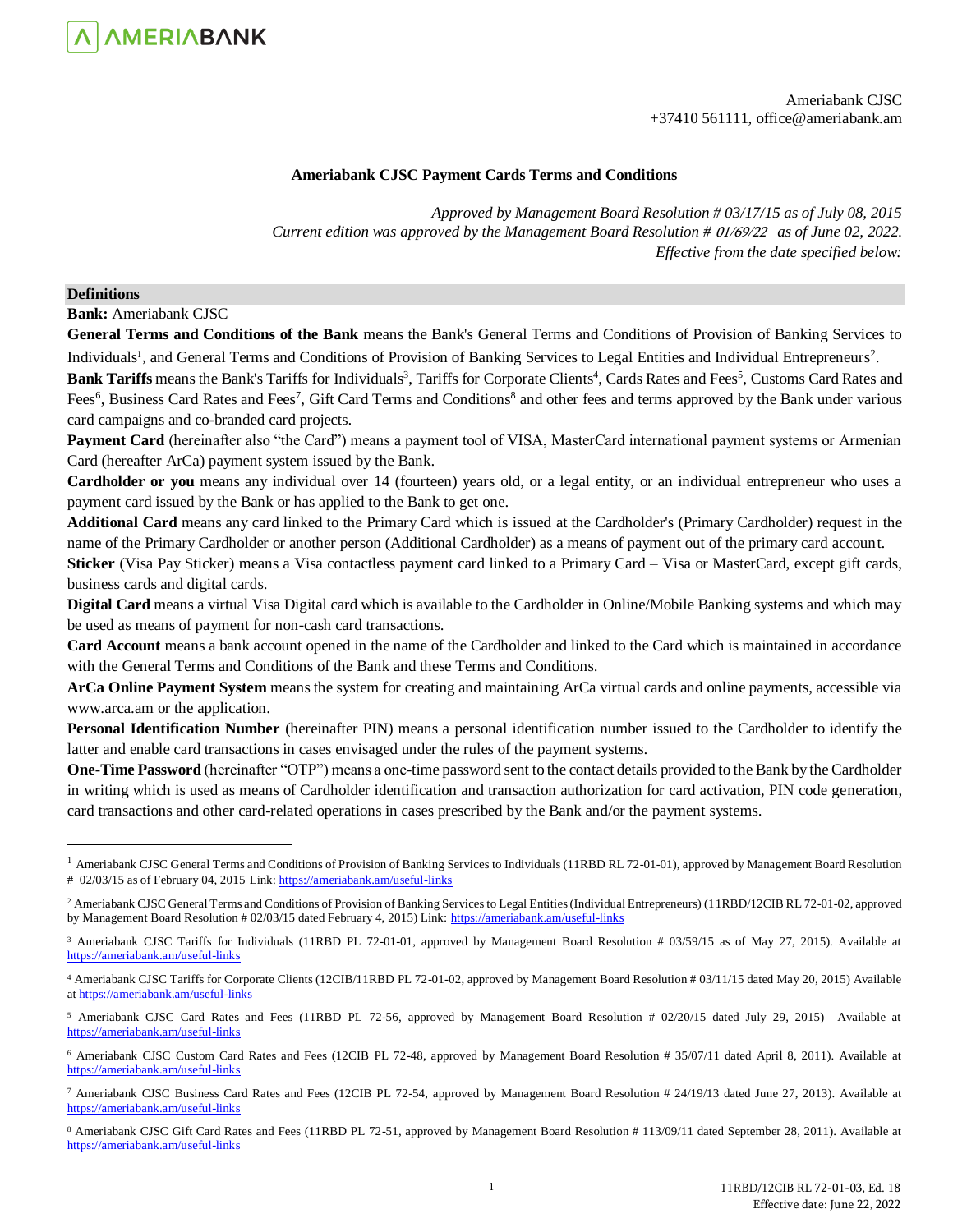**Card Password** means a password generated and provided to the Cardholder in accordance with the approved procedure of the Bank, which enables to verify the identity of the Cardholder and is used by the latter for obtaining information on the Card and Card Account, creating a virtual card in ArCa online payment system, contacting the Bank by phone for card-related issues in cases defined by the Bank, as well as in other cases specified by the Bank and ArCa payment and settlement system.

**CVV/CVC code** means a unique identification code which is used by the Cardholder to execute payments online. CVV/CVC code is specified on the back of the Card. CVV/CVC code of a Digital Card is sent by the Bank to Cardholder via SMS in accordance with these Terms and Conditions.

**Merchant** means any point of sale and/or services, including online stores, for whose products and/or services the Cardholder may pay using the Card.

**Automated Teller Machine (hereinafter ATM)** means any automated self-service device located on or off the premises and used for financial transactions.

**POS-terminal** means an electronic device used for non-cash transactions on the Merchants' premises or cash withdrawal and non-cash transactions with the Card on the Bank premises.

**Transaction** means an instruction given by the Cardholder to the Bank to perform an operation with or without direct use of the Card. **Authorization** means approval or authorization of the card transaction by the Bank.

**Transaction date** means the actual date on which the card transaction takes place.

**Transaction Processing Date** means the day on which the transaction is processed by the Bank to the card account based on the transaction report presented by the respective payment system or the Cardholder's instruction.

**Contactless payment** means a card payment through application of contactless payment technology.

**Stop-List** means the international list of cards, transactions with the use of which can only be executed upon authorization in accordance with the rules of respective payment systems.

**Payment Limit** means the aggregate limit of card transactions equal to the sum of the Card Account balance and line of credit, including overdraft.

**Over-Limit** means amounts used beyond the Payment Limit, including amounts charged by us where envisaged under the Bank Tariffs, which is your liability to the Bank.

**Card Package** means a set of additional services provided together with certain types of cards as determined by the Bank Tariffs.

**Statement** means a report issued by the Bank to the Cardholder showing the transactions via the Card Account (Primary, Additional Cards and Stickers).

**Written or In writing** means a way of submitting instructions or information to the Bank through a document signed by the Cardholder or otherwise authorized by the Cardholder in a way agreed between the Cardholder and the Bank in advance (online/mobile banking, phone banking, etc.) or via other electronic communication means satisfactory to the Bank and enabling identification.

**Armenia** means Republic of Armenia.

**Salary Project** means special fees and terms for provision and service of cards and other bank products offered by the Bank to the employees of other companies (employers) that receive their salary through the Bank.

**Students project** means cooperation with the educational institution under which the Bank issues Student Cards to the students of the given in[s](#page-0-0)titution in accordance with the Bank's Card Fees and Rates<sup>5</sup>.

**Freezing** means action taken by the Bank to limit using of the Card/Card Account or the funds on the Card/Card Account.

**Safe box (also Locker)** means a locker provided by the Bank's partner, which the Cardholder can opt for their Card to be delivered to them in.

#### 1. **General Provisions**

- 1.1. Payment Card Terms and Conditions of the Bank (hereinafter the "Terms and Conditions") regulate the relationships between you and us during issuance and service of the Card by us and use of the Card by you.
- 1.2. We provide the Card to you based on a properly completed application-agreement form (hereinafter "Application-Agreement") whereby you confirm that you accept these Terms and Conditions. The Digital Card Application-Agreement is submitted by the Client to the Bank via My Ameria application of Online/Mobile Banking system.
- 1.3. Any and all instructions of the Cardholder regarding change of terms directly specified in the Application-Agreement (except changes that under the Terms and Conditions cannot be made during the term of Card) should be submitted on the approved template of the Bank. Once effective, all such changes shall supersede any and all previous instructions related to the same subject matter. For the purposes of the Terms and Conditions, the instructions submitted under the Application-Agreement and the chosen terms shall be applicable as further amended or modified.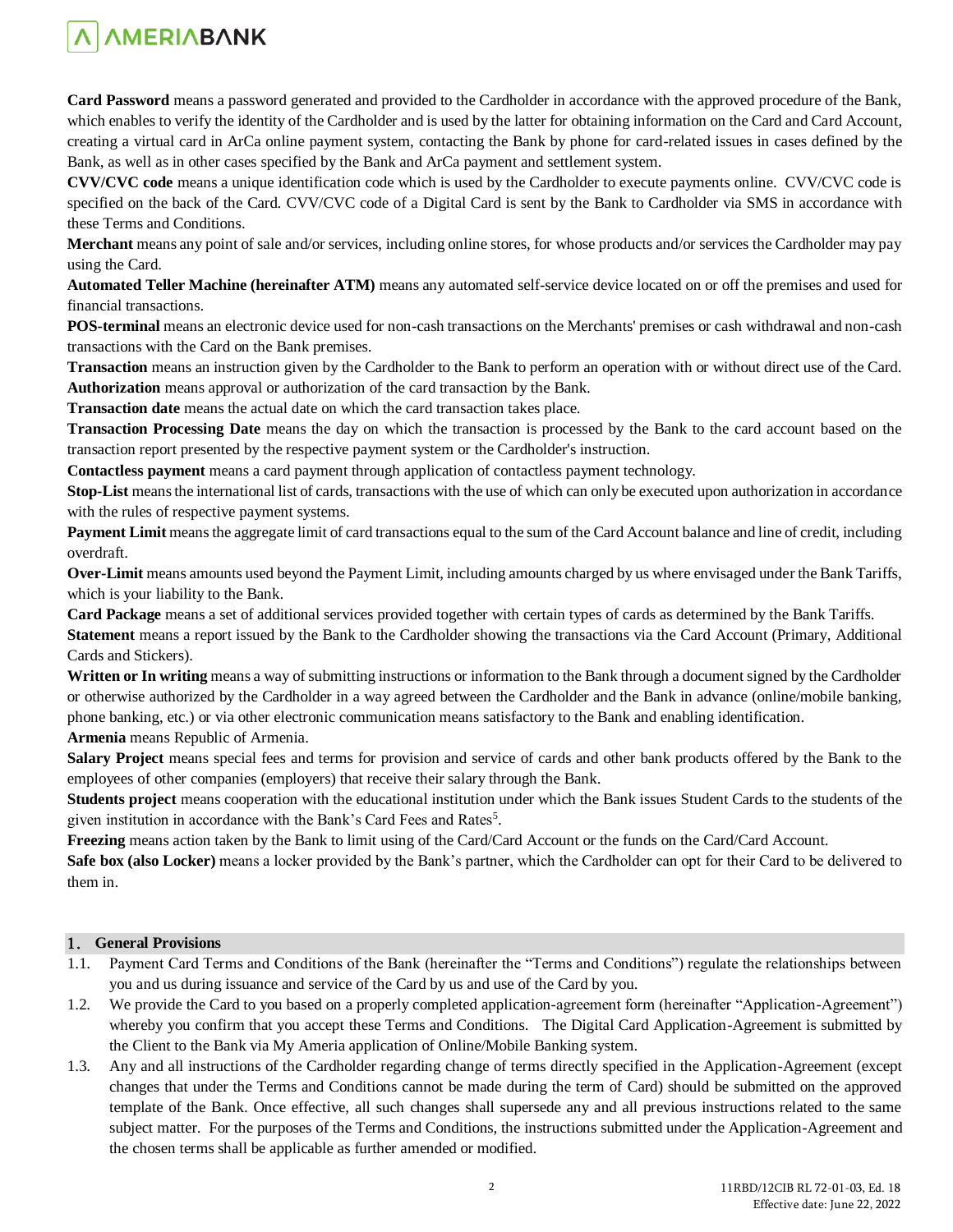- 1.4. These Terms and Conditions should be read together with the General Terms and Conditions of the Bank. Furthermore, any and all relations between you and the Bank not regulated by these Terms and Conditions shall be regulated by the General Terms and Conditions of the Bank, the Bank Tariffs, binding legal contracts between you and the Bank and the legislation of Armenia. Where not regulated by the legislation of Armenia, such relations shall be regulated by customary business practices.
- 1.5. The Bank issues both physical and digital cards.
- 1.6. All the provisions of the Terms and Conditions are applicable also to the digital cards, unless otherwise provided by the respective provision or Bank's Tariffs or if the context of particular provision of the Terms and Conditions or the Bank's tariffs otherwise requires. A Digital Card has all the data as the physical card, i.e. the card number, cardholder name, CVV/CVC code and validity term. No PIN code is used for a Digital Card.
- 1.7. A physical card may be contactless. You can use contactless cards for contactless payments. A contactless card has a respective sign on it as specified below<sup>9</sup>.
- 1.8. Fees and/or agreements for specific card types, card campaigns and co-branded projects apply further to these Terms and Conditions and may contain provisions or limitations different from those herein contained.
- 1.9. Certain types of cards may be subject to insurance. The procedure and terms of insurance and compensation payment are defined by the Bank's "Card Insurance Terms"<sup>10</sup> which apply further to these Terms and Conditions.
- 1.10. Any cash flows driven by the use of the Card, including loan proceeds (credits & debits) and use of cash and non-cash funds, shall be regulated by the Terms and Conditions, as well as the rules and terms defined by ArCa, VISA and MasterCard payment systems.
- 1.11. Any benefits, opportunities, additional services applied by VISA and MasterCard payment systems for the respective card types, including any fees chargeable thereunder and applicable limitations, shall be governed by the Terms and Conditions, terms and rules of the respective payment system which are available at [https://cis.visa.com/ru\\_TJ/visa-in-armenia.html,](https://cis.visa.com/ru_TJ/visa-in-armenia.html) [https://www.mastercard.am/en-am.html.](https://www.mastercard.am/en-am.html)
- 1.12. We shall maintain a Card Account to process the transactions with the Card and Additional Card(s), if any.
- 1.13. The Card Account shall be opened in the name of the Primary Cardholder.
- 1.14. Card Accounts can be opened in Armenian drams, US dollars or euros.
- 1.15. You are required to have a current account in Armenian drams to be eligible for a Card. This does not apply to Cards provided under salary projects and student projects.
- 1.16. The Card shall be valid up to the last day of the month indicated on the front of the Card.
- 1.17. The physical card is at all times the property of the Bank and should be returned to us upon request.
- 1.18. The Card may not be used for illegal purposes.
- 1.19. We shall not be held liable for any damage or loss you may suffer due to Card Transactions resulting in breach of the rules and requirements herein contained, or use, provision or disclosure of the Card, PIN, any other password-protected data issued to the Cardholder with respect to the card (QR code, OTP, etc.) card password or information embossed on the Card (Card number, Cardholder name, CVV/CVC, validity date, etc.) to third parties.
- 1.20. You agree that in case a Card Package and additional services related to the card are provided to you together with the Card, we may provide your personal data (name, date of birth, ID details, contact data), without any prior notice to you, to the providers of services cooperating with the Bank.
- 1.21. You (unless you are a holder of gift and business cards) participate in AYO program (the "Program"), under which you are entitled to cashback (partial refund of the money spent by you) on noncash card payments made by the Cardholder at the merchants partnering with the Program. The Program is implemented by Best Card LLC in accordance with the [Terms of](http://www.ayocard.am/)  [Participation in AYO Program,](http://www.ayocard.am/) available at Best Card LLC website (www.ayocard.am). Hereby you agree to join the Terms of Participation in AYO Program which constitute a public offer. You acknowledge that by accepting these Terms and Conditions you also accept that public offer.



 $\overline{a}$ 

<sup>10</sup> Ameriabank CJSC Card Insurance Terms (11RBD RL 72-01-08), approved by Management Board Resolution # 01/16/20 as of June 17, 2020 Available at <https://ameriabank.am/useful-links>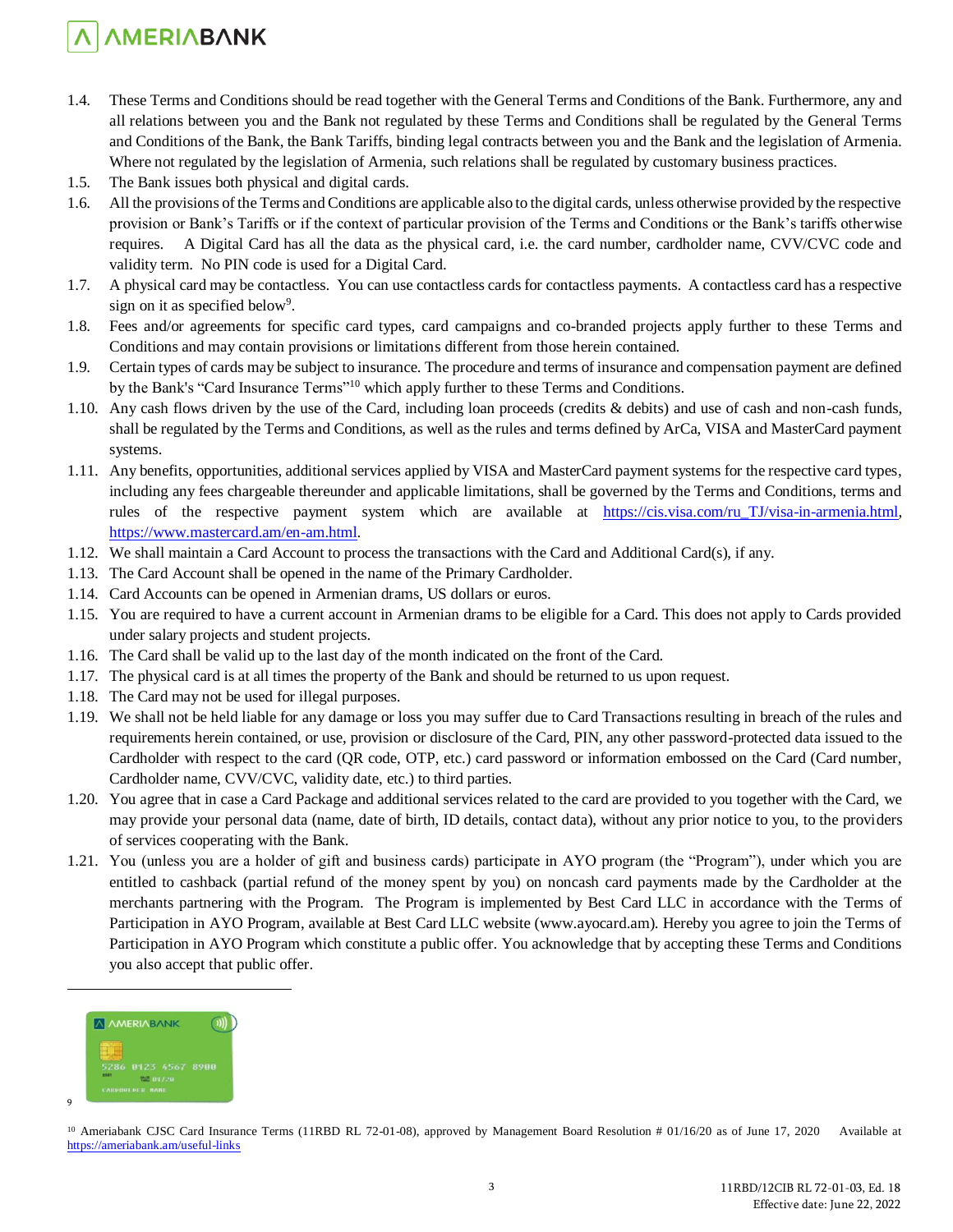For any Card-related inquiries you wish to address by phone, please call (+374-10) 56 11 11 and (+374-12) 561111, available 24/7.

- 1.22. After expiry of the Card validity term the Card shall be reissued by us subject to then-current tariffs and terms of the Bank unless you notify us in writing about your intention to terminate the Card at least 10 (ten) days prior to the expiry date, or your Card has been blocked, or you have outstanding liabilities to the Bank deriving from the use of the Card, or we have decided not to reissue the Card.
- 1.23. At your choice, you may change the PIN any time during the validity period of the Card at the ATM with a relevant functionality. For this purpose, you should enter your existing and the new PINs. While changing the PIN, please follow the safety rules of the Bank that are published on our website or have been otherwise made available to you.
- 1.24. If you forget your PIN-code, you can generate a new one by using an OTP, for which you will be required to submit a request using the template approved by the Bank or apply to the Bank in another manner acceptable for the Bank. Otherwise, you can order a new card in accordance with the Bank Tariffs.
- 1.25. You may be required to enter your card data for using the online services available on the Bank's website which is necessary for provision of the services and identification of the Cardholder in cases and order defined by the Bank.

### 2. **Card Issuance**

- 2.1. All clauses of the Terms and Conditions related to card issuance refer also to provision of PIN in all cases when PIN is provided by the Bank, unless otherwise envisaged by the Terms and Conditions.
- 2.2. You will receive your physical Card and PIN in separate sealed envelopes.
- 2.3. The Card shall be provided to you in a manner defined between you and the Bank. Digital card shall be made available to you via your Online/Mobile banking system.
- 2.4. As specified in the card application at your option PIN may be either

2.4.1. set and provided to you by the Bank, or

2.4.2. set by you.

Furthermore, if you order a card delivery to the locker, the PIN shall be set by you.

- 2.5. According to the Terms and Conditions, in case of card reissuance by the Bank upon the expiry of card validity term the PIN shall be set by the Cardholder.
- 2.6. The delivery of your Card will take 2 (two) business days after your application if the Card is delivered at the head office or any of the Yerevan-based branches or safe lockers, 7 (seven) business days if the Card is to be delivered to the Bank's regional branch and 10 (ten) business days if the Card is to be delivered to a safe locker outside Yerevan. The Card may be delivered to you within a shorter term where envisaged under the Bank Tariffs. If the Card is delivered to the mailing address specified by you, the delivery period shall depend on the terms of the postal service providers. The Digital Card will be made available to you (activated) within 1 (one) business day upon submitting the card application to the Bank.
- 2.7. If you would like to generate the PIN code yourself, we will send to you an OTP via SMS to the mobile phone number you've given us in writing, while you follow the ATM instructions to activate the card. You should type the received OTP in the respective field on the ATM screen, after which you can set your PIN code. If you select using OTP as a way to receive your PIN code, you will no longer be able to change this option. The PIN may be set at an ATM of any bank that is a member of payment system of the given card provided that such ATM is equipped with relevant technological solution. If you detect any discrepancy or if PIN generation using OTP fails (including failure to receive the OTP in time), contact us immediately.
- 2.8. Once you select the option of defining the PIN code yourself through application of OTP, you cannot change the preferred method of PIN code provision after card issuance. However, if you do need to change the method of PIN code provision, including when you fail to receive the OTP due to technical reasons that have not eliminated, the card is reissued and the PIN code is provided by the Bank.
- 2.9. Upon receipt/activation of the card you must check whether the information embossed on the card complies with the information specified in the card application, the envelope is closed and is not damaged, the card and the PIN code (where it is provided by the Bank) are available in the envelopes and the data embossed on the card are accurate. You must immediately notify the Bank about the discrepancies in those data (if any).
- 2.10. If you haven't received the Card within 60 (sixty) days following Card application or reissuance, we shall have the right to close the Card and destroy it.
- 2.11. If you have chosen Card delivery by a postal/courier service, the Card and PIN will be delivered to you by two different service providers or couriers, unless otherwise agreed between you and the Bank.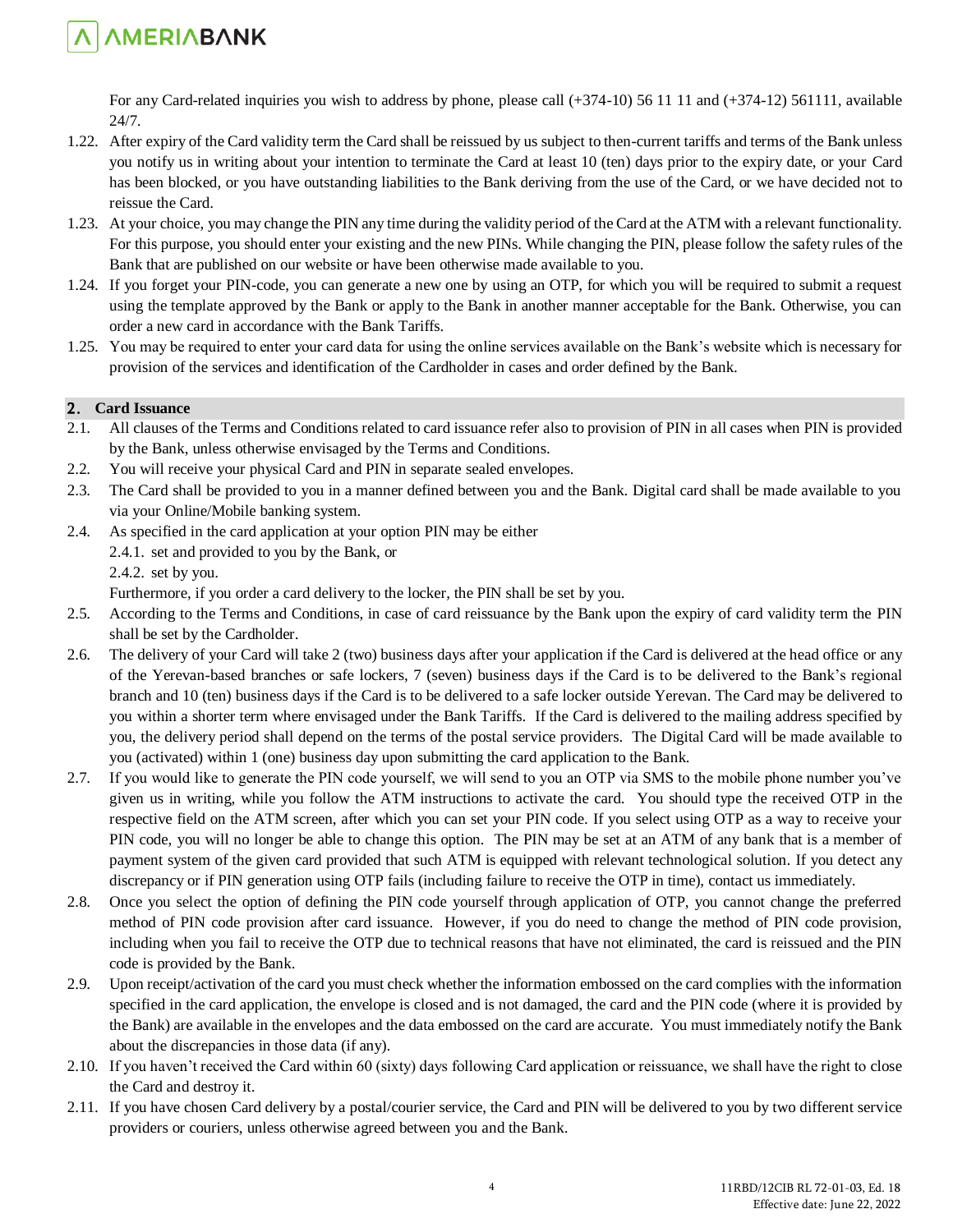- 2.12. The fee for provision of the Card on the Bank's premises is defined based on the Bank Tariffs. We will charge you for the Card delivery in accordance with the Bank Tariffs.
- 2.13. If the Card and/or PIN cannot be delivered to you at the designated postal address, the Card and PIN envelops will be returned to us and you can receive them on the Bank premises.
- 2.14. If the Card is delivered to a Safe Locker you can receive it within two business days upon receiving the QR code required for getting the card from the Safe Locker via SMS. If you fail to get your card from the Safe Locker within the defined term, the QR code will be deemed expired and the Card will be returned to the Bank. You can then receive it on the Bank premises.
- 2.15. We will provide the CVV/CVC code to you by sending an SMS to your mobile registered at the Bank within the term specified in this Terms and Conditions for activation of the Digital Card. You must immediately notify the Bank about the failure to receive the CVV/CVC code of the Digital Card. In that case your card will be reissued. CVV/CVC of a Digital Card may not be recovered, it is not retained at the Bank so if you forget or lose it, your Card will be reissued.
- 2.16. If the PIN code is provided by the Bank, after you receive the Card and the PIN code by postal/courier delivery, you should call the Bank to activate it.
- 2.17. If you do not contact the Bank to activate the Card within 6 (six) months after delivery, the Bank shall be entitled to close the Card.
- 2.18. The Card with the PIN code provided by the Bank shall be activated within the following terms:
	- 2.18.1. 1 (one) business day after receipt of the Card and the PIN by the Cardholder, if the Card is provided to the Cardholder on the Bank premises,
	- 2.18.2. 1 (one) business day after the Cardholder contacts us and we properly verify the Cardholder's identity, if the Card is delivered by a postal/courier service,
- 2.19. Upon successful completion of PIN generation by the Cardholder through ATM.
- 2.20. The Digital Card is activated within 1 (one) business day upon submitting the card application to the Bank, once CVV/CVC code is sent to the Cardholder.
- 2.21. Card validity term is defined based on the Bank Tariffs.

### 3. **Card Use and Security Rules**

- 3.1. You should sign in the designated field on the back of the Card. Absence of signature or its mismatch shall be a legal basis for rejection of card transaction or confiscation of the Card. This clause does not apply to Digital Cards.
- 3.2. When generating a PIN, it is recommended to use as complex PIN as possible. Please avoid using sequential or repeated numbers.
- 3.3. The Card may be used for the transactions defined for the given card type by the Bank's terms and tariffs, at ATMs, cash withdrawal centers and merchants through terminals and other devices the screens or adjacent areas of which display the following information on the service of cards:
	- 3.3.1. Availability of cash-out, cash-in, utility payments, etc.
	- 3.3.2. Logos and symbols of respective payment systems (ArCa, VISA, MasterCard, MIR, etc.) certifying that your Card can be accepted at that particular ATM or merchant.
	- 3.3.3. Signs showing that the respective device accepts contactless payments and contactless payment stickers (contactless and tokenized cards). Cash withdrawal transactions with tokenized cards are not available. The terminals and devices requiring entry of a PIN code do not support tokenized Digital Card transactions.
- 3.4. You solely shall bear all risks of using the Card, OTP, PIN CVV/CVC code and password and any other cards data.
- 3.5. You may not make the Card, OTP, PIN, password and CVV/CVC code available to a third party. You should take all precautions to ensure that the Card, OTP, PIN, Card password, CVV/CVC code and the information embossed on the Card are not readily visible or otherwise accessible to other people.
- 3.6. Never write the PIN or OPT on the Card or keep the PIN record and the Card together.
- 3.7. You should enter your PIN only if required to complete the transaction with that particular type of Card through the device you use at that time. The PIN is not required for online payments via Internet (online stores). No need to enter PIN for up to 5 payments under 20,000 AMD or foreign currency equivalent with contactless cards and stickers a day if payments are made in Armenia. In case of contactless transactions outside Armenia and contactless transactions by tokenized cards in Armenia use of PIN code will be governed by the terms and rules of the respective payment system (VISA or MasterCard) applicable for the given country.
- 3.8. Never provide your PIN while paying via Internet, including online stores. If you have disclosed your PIN in an online store, immediately terminate the transaction and contact us to block the Card.
- 3.9. When you enter your PIN-code, please make sure it is not visible to other persons and not recorded by cameras.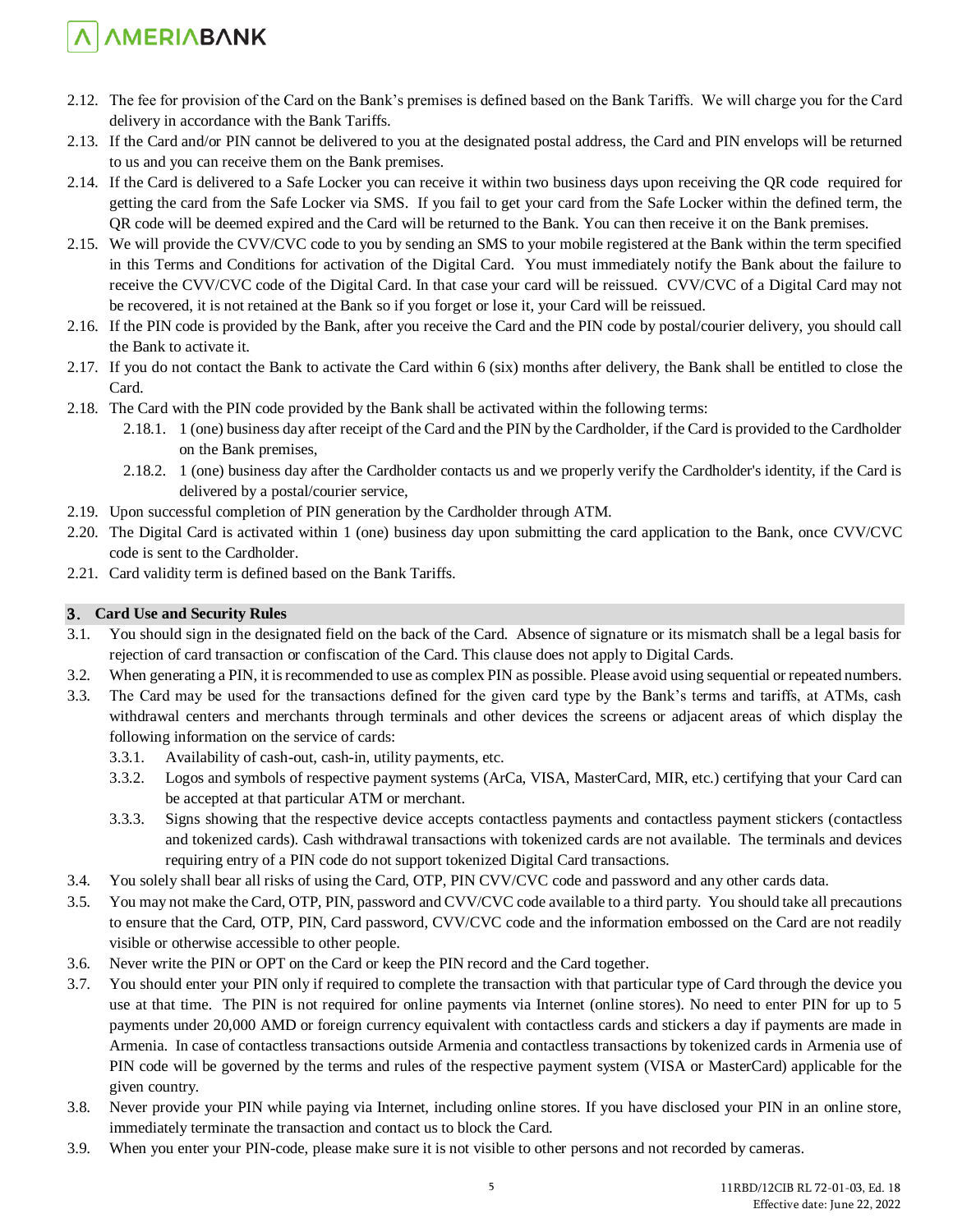- 3.10. Watch closely during the transactions you make at leisure and entertainment facilities. It is recommended that you do not entrust your Card to other persons and do not allow use of the Card out of your sight.
- 3.11. Do not use ATMs, cashing devices and POS-terminals you find suspicious or not reliable, or devices the card readers, keyboard or cash dispensing holes of which are connected to foreign devices, conductors, adhesive tape, etc.
- 3.12. When making online payments, etc., you should give preference to secure payment websites. Online casinos and betting websites are considered the most risky channels.
- 3.13. After three consecutive incorrect entries of the PIN the Card will be blocked and/or swallowed by the ATM. The Card may be swallowed by the ATM if you don't take it within 20 (twenty) seconds after it pops out, as well as if there are technical problems with the ATM or if the Card is damaged.
- 3.14. If the ATM does not return the Card after the transaction, but the ATM screen and the receipt do not display the seizure notice, you should immediately call us and make sure that the Card has been blocked. If the Card has not been blocked, you should have it blocked immediately.
- 3.15. To receive the retained Card back, please contact the Bank. The retained Card shall be returned to you within the following terms:
	- 3.15.1. 2 (two) business days if the ATM is on the premises of any of the Yerevan-based branches
	- 3.15.2. b) 4 (four) business days if the ATM is situated in any town where the Bank has a branch
	- 3.15.3. 10 (ten) business days if the ATM is situated in any other town or place where the Bank doesn't have a branch
	- 3.15.4. If your Card has been retained by the ATM of another bank, we will return it to you within 4 (four) business days from the time we receive the Card from the respective bank.

If you haven't taken the Card within 30 (thirty) days following Card retaining, we shall have the right to close the Card and destroy it.

- 3.16. To the extent permitted by law, and unless all of the following conditions are in place at the same time, we shall not be held liable for any direct or indirect losses you may incur through failure or malfunctioning of ATMs, POS-terminals or merchants:
	- 3.16.1. The Bank is at fault.
	- 3.16.2. Failure or malfunctioning occurred during working hours of the Bank.
	- 3.16.3. You have visited the head office or any branch of the Bank to withdraw cash available on the Card but were refused the service.

In any case, our liability shall be limited to the actual (direct) loss caused to you.

- 3.17. In case of unauthorized use of the Card or such threat, notify the Bank immediately and request to block the Card.
- 3.18. To improve the security of your Card, upon your request we can send you an SMS-alert each time you perform a transaction. The service is subject to the Bank fees. SMS-alerts can also be sent to the additional cardholder by consent of the Primary Cardholder. The purpose of SMS-alerts is to boost your chances of preventing fraudulent use of the Card. You receive alerts about all transactions and can immediately report to the Bank any suspicions of fraud, thus preventing further illegal use of the Card. SMS-alerts are aimed to boost your chances of preventing fraudulent use of the Card. The Cardholders receive SMSalerts about all transactions and can immediately report to the Bank any suspicions of fraud thus preventing further illegal use of the Card.
- 3.19. You are required to inform the Bank promptly about any change in your mobile phone number available in our records if you have enrolled for the SMS-notification service or other services requiring use of mobile phone number (including USSD). Hereby you agree that if your information becomes known to third parties through you failing to inform us about changes in your phone number, such action shall not be considered disclosure of banking secrecy. The Bank shall not be held liable if the information stored on your mobile device or obtained via it has become known to other people due to access to your phone.
- 3.20. You may make all Card-related settings by yourself (via self-service devices or other distant banking channels (SMS, USSD, online/mobile banking)), which shall be considered your written instruction to the Bank and to the payment organization servicing your card.
- 3.21. Upon receipt of an SMS-alert you should check the transaction amount and status (executed, rejected, etc.). If you suspect fraud, promptly contact the Bank to block the Card.
- 3.22. For security considerations, when you pay online on websites providing 3D Secure authentication, whenever required by the website, you will be required to enter a one-time password you will receive during every such transaction either in an SMS sent to your mobile number available in the Bank records, or your email address, or via other means, including token, app, etc., whichever is applicable. We shall not be held liable if you don't receive the password due to any technical or other issue not related to our operations, which may result in failure of any of your operations.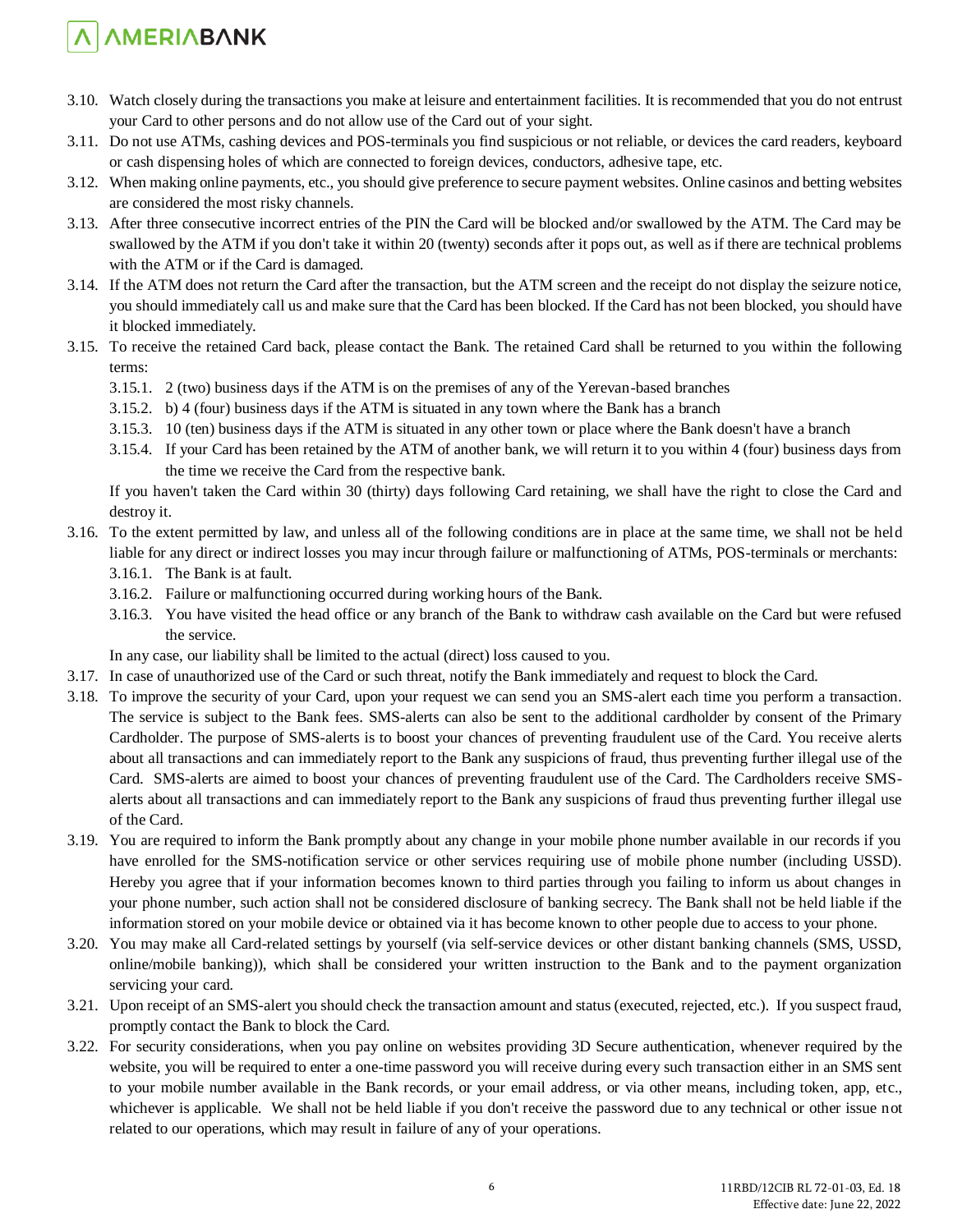- 3.23. For security considerations, we shall be entitled to change the card transaction and/or authorization procedure by requiring identification codes (one-time passwords, etc.) which will be made available to you either by texting to your mobile number registered in the Bank, sending it to your email or through other means (token, mobile app, etc.), whichever is applicable.
- 3.24. To protect yourself against fraudulent transactions, you may at any time during the validity period of the Card set and change transaction limits depending on the type or geographical coverage of card transactions. The limits shall be applicable only to transactions subject to authorization. In case of Card reissuance, the limit set on the Card earlier shall not apply to the reissued Cards, and you will have to set the limits once again for the reissued Cards by submitting a respective instruction to the Bank on an approved template form of the Bank.
- 3.25. For security considerations, the Bank can prohibit or restrict card transactions in higher-risk countries.
- 3.26. We may suspend service of your Card if we have good reason to suspect that the transactions with your Card are fraudulent. Such suspension will be lifted once we receive enough evidence of the authenticity of transactions or sufficient clarifications.
- 3.27. In case of closure of Card (cancellation or expiry of validity period) you must return the Card to the Bank. If for any reason you are unable to return the Card but you have it with you, you should destroy it by cutting through the magnetic stripe and the chip. We shall not be liable for any transactions made with your Card as a result of your failure to return the Card to us.

### 4. **Card Loss, Theft or Unauthorized Use**

- 4.1. If the Card has been lost, stolen or used without authorization (or you have such suspicion), please notify us or ArCa Processing Center immediately by any of the means below:
	- 4.1.1. the phone number specified on the Card, or
	- 4.1.2. (+374 10) 56 11 11 and (+374 12) 56 11 11, the Bank's 24/7 helpline, or
	- 4.1.3. (+374 10) 59 22 22 (ArCa Processing Center), or
	- 4.1.4. emailing us t[o cardsupport@ameriabank.am](mailto:cardsupport@ameriabank.am), or
	- 4.1.5. visit any branch during our open hours.
	- 4.1.6. Dial \*116# from your phone number registered in the Bank.
- <span id="page-6-0"></span>4.2. We will block the Card within 15 minutes following your notification of the Card loss, theft or unauthorized use (such suspicion).
- 4.3. The verbal notice of the Card loss, theft or unauthorized use (such suspicion) should be confirmed in writing within reasonable time frames. The Bank shall be deemed properly notified upon receipt of the written notice.
- 4.4. You solely shall be liable for any and all Card transactions performed before the loss, theft or unauthorized use of the Card (such suspicion) was reported to us and the Card was blocked within the period specified in clause [4.2.](#page-6-0)
- 4.5. You shall also be liable for Card transactions performed after reporting the loss, theft or unauthorized use of the Card (such suspicion) to us, if such transactions don't require authorization (including over the Internet). To enable chargeback claims under transactions not requiring authorization, we will place your Card in the Stop-List upon your request as per the terms defined by the respective payment system. The service is subject to the Bank Tariffs.
- 4.6. The Cardholder shall indemnify the Bank against any losses and damages the Bank may suffer due to the Cardholder's failure to notify the Bank about the loss, theft or unauthorized use of the Card, as well as due to misuse of the Card by third parties before notifying the Bank.
- 4.7. We recommend replacing the Card in case of its loss, theft or unauthorized use. If you wish to continue using your compromised Card, you should request the Bank to unblock it. In such cases, any and all liability for the damages and losses you may incur due to the use of the compromised Card shall be borne solely by you.

#### 5. **Card Tokenization and NFC Mobile Payments**

- 5.1. NFC mobile payments are contactless payments made through the Bank's app (the "App") or any other system (the "System") provided by another company and installed on a mobile device. To make an NFC payment, link your card to the App or the System and create the tokenized equivalent of the card (hereinafter the "Tokenized Card").
- 5.2. You may tokenize one or more cards at a time in the App or the System on one mobile device.
- 5.3. You may tokenize the same card in the Apps or Systems installed on various devices.
- 5.4. The App and the System will run and the card tokenization in your mobile app will be enabled solely if your mobile device has any active unlock security feature (fingerprint, facial recognition, PIN, etc.).
- 5.5. The App will run only on IOS mobile devices with IOS13 and higher operating systems supporting NFC technology. The System will run on the NFC-equipped mobile devices meeting the requirements of the System providers.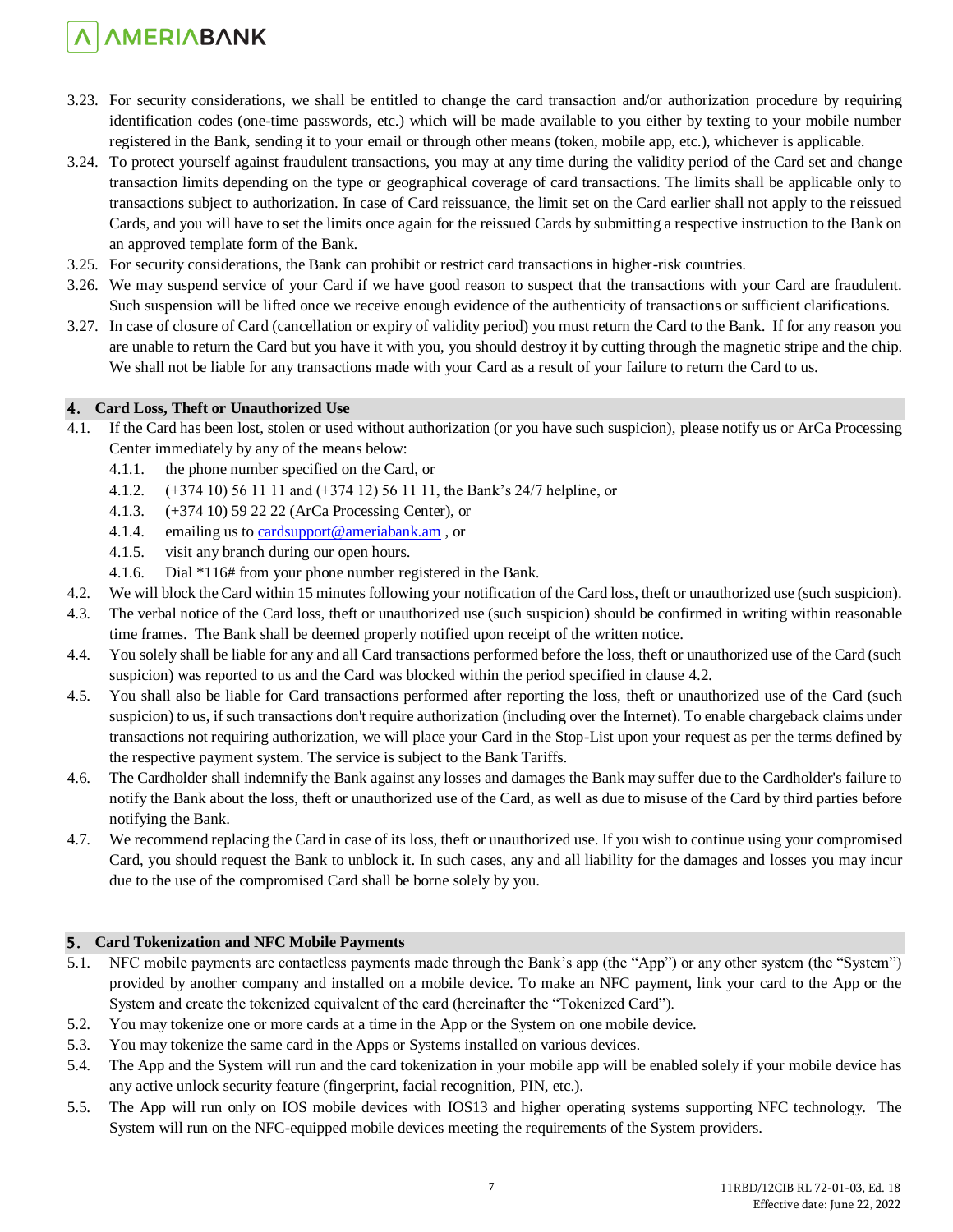- 5.6. Security of your card data in the card tokenization process is guaranteed by respective payment system, depending on your card type.
- 5.7. You may tokenize any Visa card issued by the Bank and any MasterCard card, other than Cirrus Maestro.
- 5.8. You can make NFC mobile payments in any shopping center around the world that accepts the specified payment cards and has contactless POS-terminals.
- 5.9. To make an NFC mobile payment, unlock your phone by any unlock feature (fingerprint, facial recognition, PIN, etc.) and hold your smartphone close to the POS terminal.
- 5.10. NFC mobile payments and other transactions using a tokenized card and authentication data (upon request) are equivalent to card-present transactions. The Cardholder shall bear the same responsibility for the payments made with the tokenized card stipulated herein, as applies to card-present transactions.
- 5.11. Before card tokenization in the App or the System, you should make sure that only your biometric identification data are registered in the mobile device or the app (fingerprint, facial recognition, PIN, etc.), since only such data will be used for verification of transactions with tokenized cards. Where the biometric data (fingerprint, facial recognition, PIN, etc.) of other persons are used for identification in the mobile app or for access to the mobile device or for making transactions in the App or in the System, such data will be considered your identification biometric data, and the entire responsibility for the completed transactions will be borne by you. You must make sure that your identification (authentication) data are kept safe at a place which cannot be accessed by any third party.
- 5.12. The App may run without Internet connection provided that the tokenized card keys have been exchanged. When there is Internet connection, the tokenized card keys will be automatically exchanged (recharge of token numbers) on the 27th day. Hence, to make payments with a tokenized card, you need to have Internet connection at least once in every 27 (twenty seven) days.
- 5.13. The procedure for disputing transactions with a tokenized card is the same as for card-present transactions described herein.
- 5.14. In case of loss of the mobile device, or theft of your identification (authentication) data, or their availability to other persons, contact the Bank immediately to block the tokenized card. If you fail to do this, the Bank shall not be held liable for any transactions made with a tokenized card.
- 5.15. If the card is blocked, it may not be tokenized.
- 5.16. If your physical card is blocked, you won't be able to make transactions with the tokenized card linked to such blocked card.
- 5.17. Should you block your tokenized card, your physical card will remain unblocked.
- 5.18. Any provisions herein contained with respect to the tokenized cards will apply only in connection with tokenized cards and card tokenization by you. The mobile device and the System provider, the mobile operator and other websites and third party service providers connected to the System have their agreements and terms and conditions in place that you should comply with. So, you should provide your personal data to the specified person, use their services or visit the respective website only if such terms and conditions and the settings stipulated by the agreements are acceptable.
	- 5.18.1. The Bank shall not be held liable for the security of the mobile device and the services offered by the System provider or a third party, their accuracy, lawfulness, usability and uninterrupted operation and any other matter related to their use.
	- 5.18.2. Before tokenizing the card in the System, you must familiarize yourself with the conditions of the agreements of involved third parties.
	- 5.18.3. The Bank shall not be liable for and shall not provide any assistance in relation to any products and services of any third party, whether hardware or software related (including the mobile device and the system installed there), etc. In case of any issues or queries in relation to the products and services of the third parties, and personal details provided to them, you should contact directly such third parties to get the required support and assistance. In case of any questions in relation to the use of the System (other than issues related to the tokenized card), you should contact directly the support service maintaining the System.
- 5.19. Access to the tokenized card, its use and service depend on the scope of services provided by the operator of the System or the mobile service. The Bank is an operator neither of the System services nor of the network and doesn't oversee their actions. The Bank shall be responsible to you for any circumstance that can terminate, impede or otherwise affect the use of the tokenized card, disrupt the process of transactions with the specified card, including the cases of unavailability of the System or the mobile connection, slow telecommunication, slow network, limitation of the coverage of the mobile communication, communication failures and lock-outs.
- 5.20. Use of a tokenized card implies that you will provide your personal details electronically via the communication means of a third party. Since the Bank doesn't operate or supervise any such communication service, the Bank can't guarantee confidentiality or security of such data transfer. Moreover, your mobile device is initially configured by your mobile operator.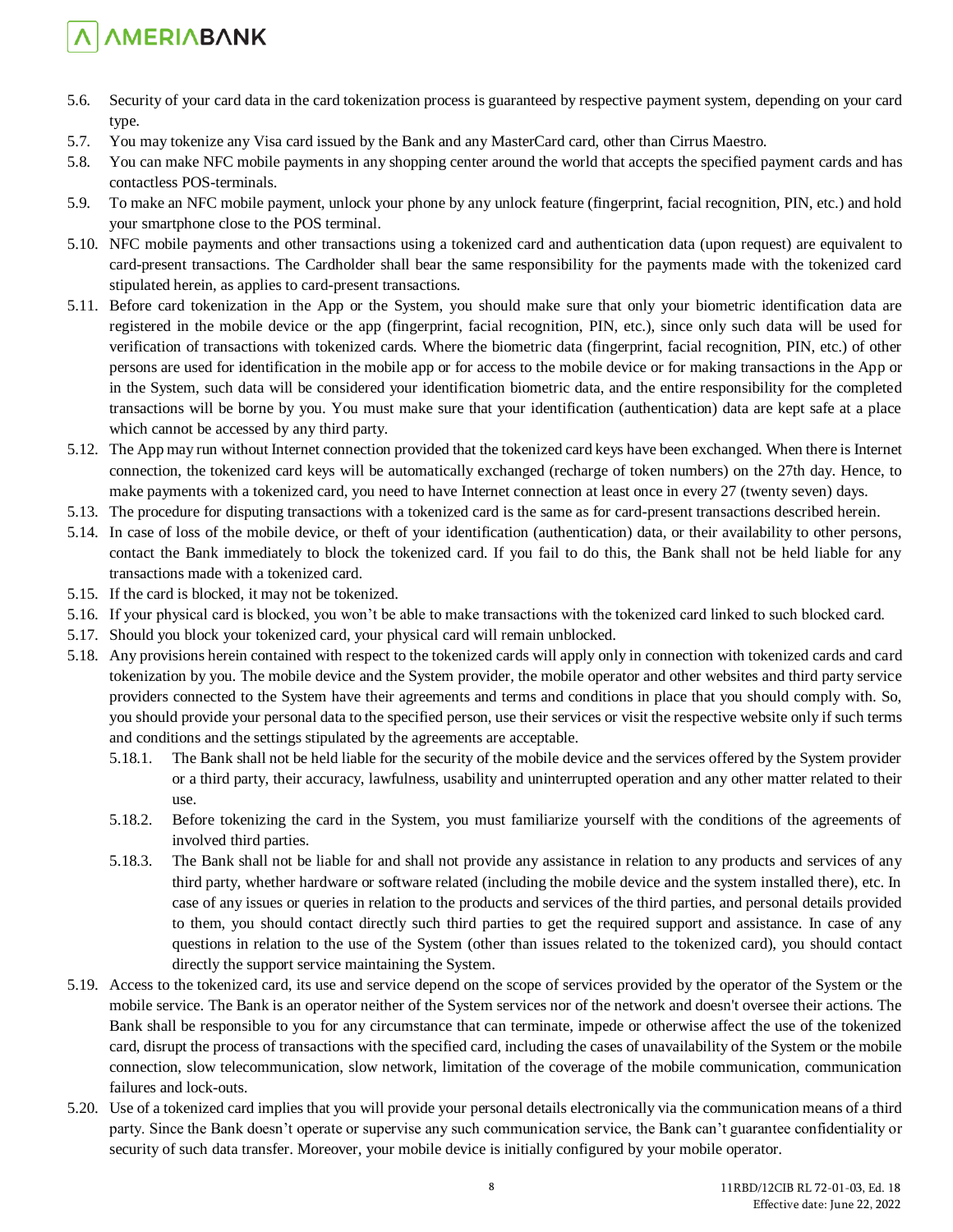- 5.21. With respect to the personal or confidential information sent to or received by the Bank, the Bank will be entitled to restrict such connections depending on the security level, which will be determined at the Bank's discretion in accordance with its security criteria. Furthermore, the Bank shall not be held liable for failure to exercise the right stipulated in this clause.
- 5.22. By accepting these terms and conditions, you give your consent to receiving notification from the Bank or the System operator about the status of the services via the following communication channels: email, SMS, push notifications, the App or the System notification.

### 6. **Transactions**

- 6.1. Unless there are restrictions on the card transactions defined by any Card-specific terms and conditions, rates and fees and/or agreements, you may perform the following card transactions:
	- 6.1.1. deposit cash by/into the Card via cash-in machines or at our Cash Desk
	- 6.1.2. withdraw cash by/from the Card via cash-dispensing ATMs, POS-terminals or at our Cash Desk
	- 6.1.3. make money transfers via ATMs, at banks, as well as via bank websites, distant banking systems and ArCA online payment system
	- 6.1.4. pay for goods and services purchased from various merchants (including online stores), without cash
- 6.2. The amount you deposit into your Card through the Bank teller, or by a transfer from a Bank account to your Card Account normally becomes available on your online card balance within 10 (ten) minutes, provided there are no technical or software issues. As a rule such amounts become available on your card account within 10 (ten) minutes.
- 6.3. The amount you deposit into your Card via payment terminals of the Bank and the companies cooperating with the Bank normally become available on your online card balance within 5 (five) minutes, provided there are no technical or software issues.
- 6.4. The amount you deposit into your Card via ATMs of Armenia-based banks and organizations normally become available on your online card balance within 5 (five) minutes, provided there are no technical or software issues. As a rule such amounts become available on your card account the next business day.
- 6.5. Transfers to cards via ATMs, online platforms of banks and other organizations and distant banking systems are normally completed within 5 (five) minutes, provided there are no technical or software issues. As a rule, such amounts become available on your card account the next business day.
- 6.6. We will execute your payment orders within the terms defined in the Bank Tariffs.
- 6.7. As a rule, transfers from other banks become available to your card account within 3 (three) business hours, provided there are no technical or software issues.
- 6.8. ATM cash-in functionalities and restrictions with regard to transaction amount, face value of banknotes, etc., are defined by the ATM service providers and/or payment systems and normally displayed on the ATM for your reference.
- 6.9. The transaction amount will be debited to the Card immediately and processed to the Card Account within the following terms:
	- 6.9.1. next business day if the transaction was performed via ArCa system
	- 6.9.2. 2-3 days if the transaction was processed outside ArCa system
- 6.10. During card reissuance transactions via card account or the card which is still valid may become unavailable due to the difference in time frames necessary for registering cards in ArCa processing center.
- 6.11. The Bank shall not be liable for any losses and damages you may incur if the amount is made available on your Card/Card Account with interruption or delay or is activated on the Card Account with delay, including, but not limited to the following reasons: technical issues or failures and/or postponing, delay or non-performance of required actions by the third parties, including payment systems. Due to the specified reasons the amounts of the transactions made on the first business day of each month may be also made available on the card after the set terms.
- 6.12. Maximum cash withdrawal limit and maximum number of card transactions per day are defined in the Bank Tariffs. If you wish to withdraw an amount above the defined cash withdrawal limit, you should contact us and file a relevant application, having reviewed which the Bank will make a decision to increase the cash withdrawal limit or to reject the application.
- 6.13. Daily cashout limit for ATMs of Armenia-based banks is AMD 500,000 (five hundred thousand).
- 6.14. We may suspend, at our sole discretion, card transactions (block the Card), as well suspend your ability to administer your account and/or credited amounts for up to 120 days, as well as reject crediting of the transferred amount to the card account and/or transfer it back to the sender (including by debiting your card account) without additional instruction from you, by charging the commission defined by the Bank's Tariffs, if: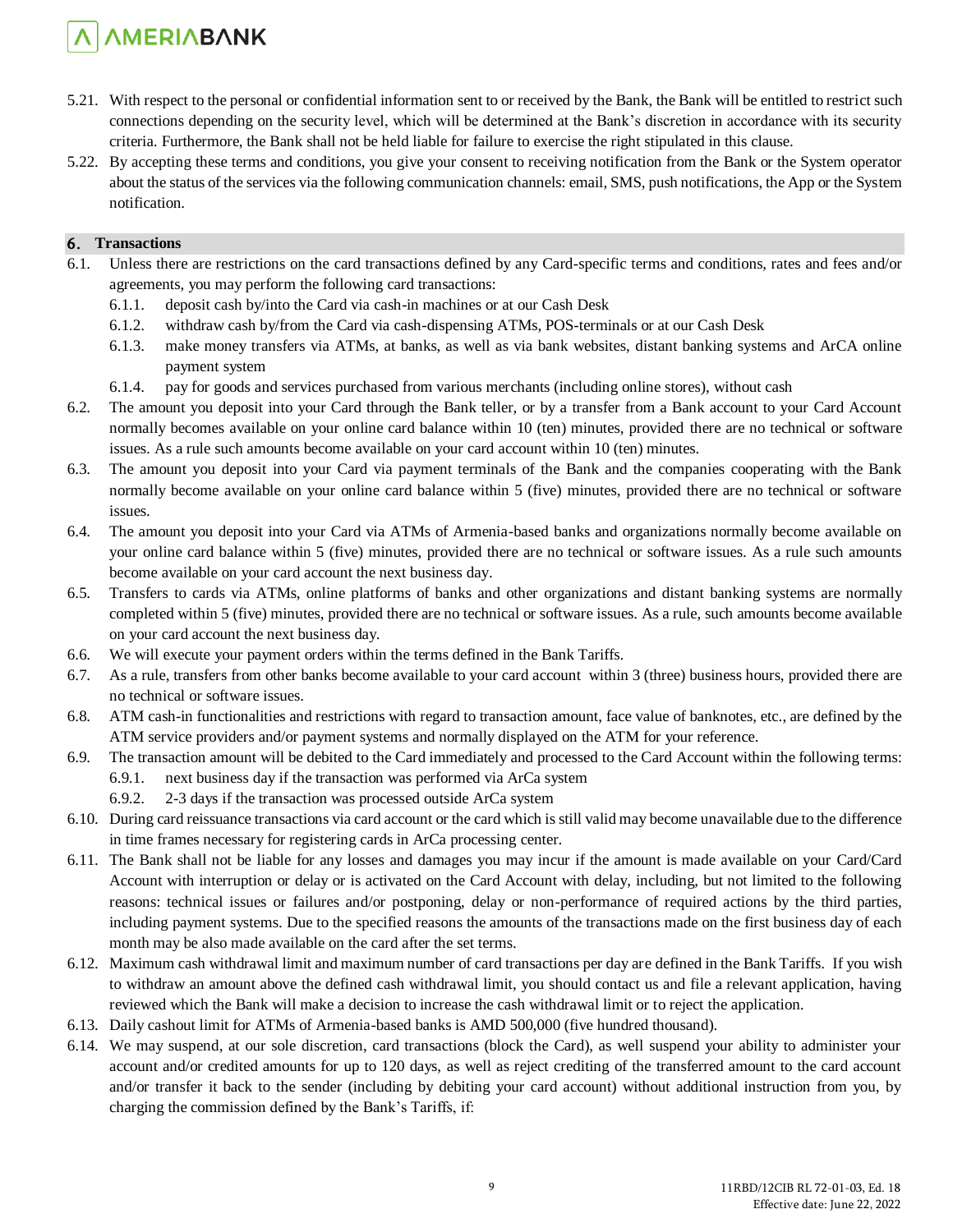- 6.14.1. We have reasonable ground to believe or suspect that the amounts transferred or credited to the Card or card account are part of a chain of transactions or a single transaction involving card fraud, including when there is identification data of such questionable transaction in the fraud reports of international payment systems.
- 6.14.2. We have received information and written demand from the sending bank to qualify the transfer as a fraud and to return the amount of the transfer.
- 6.14.3. The transfer is connected with a cryptocurrency transaction and/or a party to the transaction is a person engaged in cryptocurrency trading.
- 6.14.4. You have outstanding liabilities to us
- 6.14.5. In other cases defined in the General Terms and Conditions of the Bank
- 6.15. We shall unblock the blocked Card on the same business day when we receive your written request, unless otherwise envisaged under these Terms and Conditions and the General Terms and Conditions of the Bank. If the Card had been blocked/the card account had been frozen at the initiative of the Bank, we shall lift the block or the freeze on the same day when the reasons for blocking or freezing are discharged (including on the basis of information received from you), unless otherwise envisaged under these Terms and Conditions and the General Terms and Conditions of the Bank.
- 6.16. Accrual and charging of Card service fees shall continue during the block period.
- 6.17. Any transaction recognized as a transaction with the use of your Card shall be deemed your liability.
- 6.18. The card transaction and the chargeback transaction shall be deemed two different transactions and both shall be shown on your account Statement.
- 6.19. You may obtain duplicates of card transaction proofs at the Bank subject to our Tariffs.

### 7. **Fees and Charges**

- 7.1. You will pay us Card service-related fees specified in the Bank Tariffs unless there is other arrangement between you and us.
- 7.2. The first annual service fee shall be due upon ordering the Card while all the other payments shall be due in advance as prescribed under the Bank Tariffs.
- 7.3. If you use the card and other services under the salary project developed by the Bank, your card and banking services shall be subject to the effective preferential terms and tariffs of the given salary project, as amended from time to time in agreed order and cases.
- 7.4. If you no longer receive your salary via the Bank or your employment agreement has been terminated for any reason, the Bank shall be entitled to fully or partially suspend the special terms and tariffs of your Card or other banking services under the salary project and from that moment on apply the terms and tariffs of cards and other banking services effective in the Bank at that time, or other preferential or special tariffs and terms defined for that particular card type, service or Cardholder at the Bank's discretion.
- 7.5. If card transactions or service fees go beyond your Payment Limit, your Card Account will be overdrawn, and you will pay an over-limit fee subject to the Bank Tariffs.
- 7.6. We shall charge any and all Card service and other related fees, including over-limit amounts and over-limit fee, all amounts payable, through direct debiting without further notice to you or payment instruction on your side. The amount will be first charged to your card account, and if there are no funds in such account, to your current or savings accounts (including in other currencies) with the Bank, and if there are no funds in such accounts, to your other card accounts (including in other currencies). You should make sure that there are sufficient funds on your bank accounts with the Bank at all times to make the payments specified in this clause. If the currency of the amount and the account to be charged differ, the fees for the card issuance, service, reissuance or provisions provided for under the Card Rates and Fees will be charged after exchange at the average CBA exchange rate of the respective currencies, while all the fees relating to the Card/Card Account transactions shall be exchanged at the theneffective exchange rates of the Bank.
- 7.7. Amounts of canceled transactions refunded to you by the Merchant shall be charged back to your card account after deduction of chargeback fees (if any). Irrespective of whether or when the amount of canceled transaction was charged back to your account, you shall fully repay your liability to the Bank arising out of such transaction.
- 7.8. We shall not be held liable for any fees for services provided by the Merchant charged to your card account.

#### 8. **Currency Exchange**

- 8.1. You may perform card transactions both in the Card and a different currency.
- 8.2. If you make a transaction in a currency other than the currency of your Card, it will be converted into the Card Account currency for processing purposes.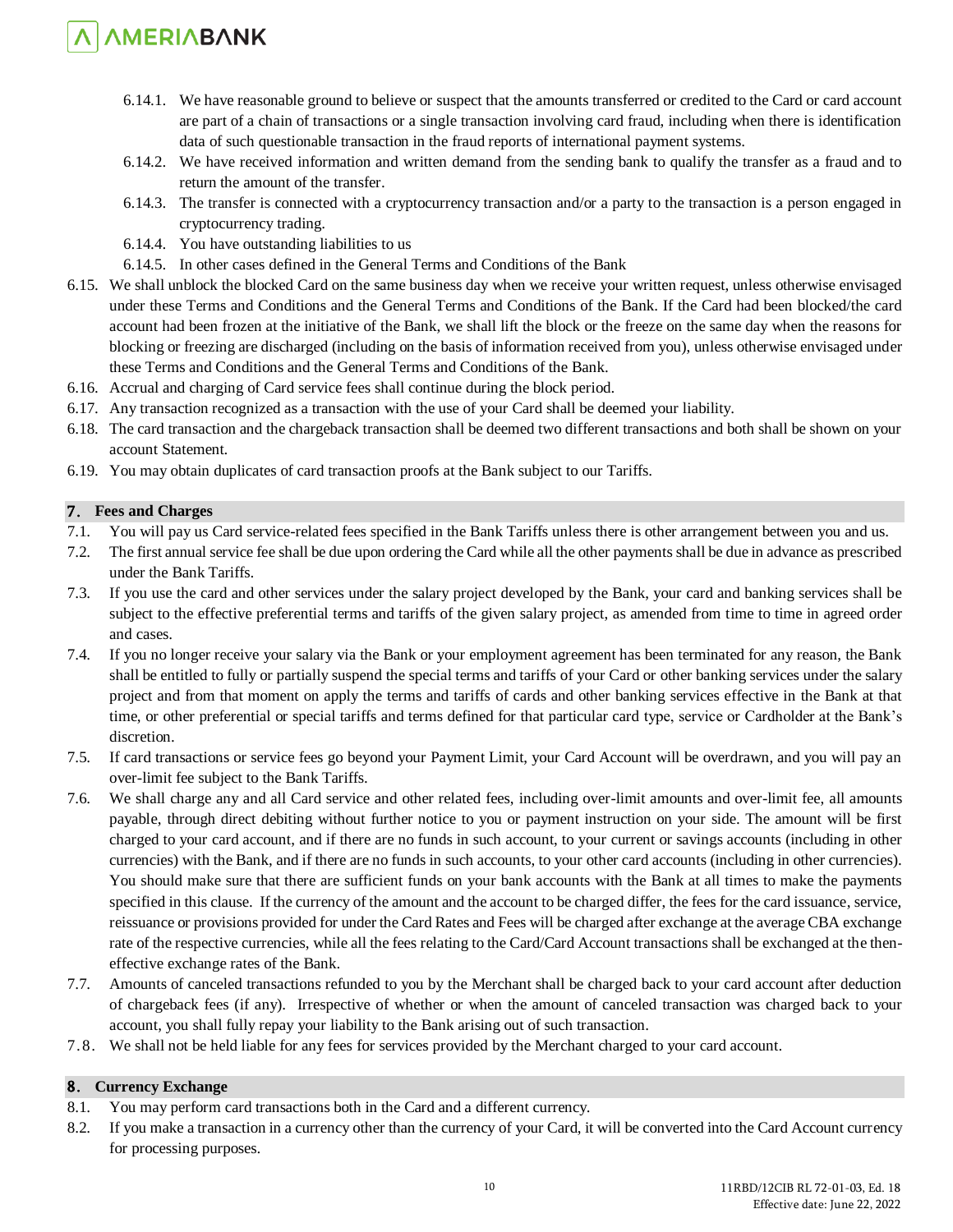- 8.3. The exchange rates of transaction processing and transaction authorization may vary.
- 8.4. During transaction authorization the transaction value is converted into the card account currency in the following manner:
	- 8.4.1. In case of inbound transactions, the transaction value is converted into the card account currency at the average CBA market rate of the card account currency effective at that time, +2% (other than Arca MIR cards for which +4% is applied).
	- 8.4.2. In case of outbound transactions, the transaction value is converted into the card account currency at the average CBA market rate of the card account currency effective at that time, -2% (other than Arca MIR cards for which -4% is applied).
- 8.5. During transaction processing the transaction value is converted into the card account currency in the following manner:
	- 8.5.1. AMD transactions in the territory of Armenia with cards in foreign currency issued by the Bank

| <b>Card account</b> | <b>Transaction</b> | <b>Conversion</b>                                                                                                                                   |  |
|---------------------|--------------------|-----------------------------------------------------------------------------------------------------------------------------------------------------|--|
| currency            | currency           |                                                                                                                                                     |  |
| USD, EUR            | <b>AMD</b>         | Transaction is processed based on the Bank's sell rate for the card currency<br>effective on the banking day preceding transaction processing date. |  |
| USD, EUR            | <b>AMD</b>         | Transaction is processed based on the Bank's buy rate for the card currency<br>effective on the banking day preceding transaction processing date.  |  |

| 8.5.2. International transactions with cards issued by the Bank <sup>11</sup> |  |  |  |
|-------------------------------------------------------------------------------|--|--|--|
|                                                                               |  |  |  |

| Card account<br>currency | <b>Transaction</b><br>currency | <b>Conversion</b>                                                                                                                                                                                                                                                                                                                                                                                                                                                                                                                                                                   |
|--------------------------|--------------------------------|-------------------------------------------------------------------------------------------------------------------------------------------------------------------------------------------------------------------------------------------------------------------------------------------------------------------------------------------------------------------------------------------------------------------------------------------------------------------------------------------------------------------------------------------------------------------------------------|
| <b>AMD/USD/EUR</b>       | Currency                       | If transaction currency is the same as card currency, no conversion is performed.                                                                                                                                                                                                                                                                                                                                                                                                                                                                                                   |
| <b>AMD/EUR</b>           | <b>USD</b>                     | Transaction currency is converted into card currency at the exchange rate set by<br>the Bank for the banking day preceding transaction processing date <sup>12</sup> . Sell rates<br>apply to outbound transactions, while buy rates apply to inbound transactions.                                                                                                                                                                                                                                                                                                                 |
| <b>AMD</b>               | <b>EUR</b>                     | Transaction currency is converted into USD by VISA or MasterCard at their<br>respective exchange rates (in case of VISA cards, conversion from another<br>currency into USD is performed at the VISA exchange rate $+2\%$ for outbound<br>transactions and VISA exchange rate -2% for inbound transactions). Thereafter<br>USD is converted into card currency at the exchange rate set by the Bank for the<br>banking day preceding transaction processing date. Sell rates apply to outbound<br>transactions,<br>while<br>inbound<br>buy<br>rates<br>apply<br>transactions.<br>to |
| <b>USD</b>               | <b>EUR</b>                     | Transaction currency is converted into USD by VISA or MasterCard at their<br>respective exchange rates (in case of VISA cards, conversion from another<br>currency into USD is performed at the VISA exchange rate $+2\%$ for outbound<br>transactions and VISA exchange rate -2% for inbound transactions).                                                                                                                                                                                                                                                                        |
| USD, EUR                 | <b>AMD</b>                     | Transaction currency is converted into USD by VISA or MasterCard at their<br>respective exchange rates (in case of VISA cards, conversion from another<br>currency into USD is performed at the VISA exchange rate $+2\%$ for outbound<br>transactions and VISA exchange rate -2% for inbound transactions). Thereafter<br>USD is converted into card currency at the exchange rate set by the Bank for the<br>banking day preceding transaction processing date. Sell rates apply to outbound<br>transactions, while buy rates apply to inbound transactions.                      |
| <b>AMD/USD/EUR</b>       | Other currency                 | Transaction currency is converted into USD by VISA or MasterCard (in case of<br>VISA cards, conversion from another currency into USD is performed at the VISA<br>exchange rate +2% for outbound transactions and VISA exchange rate -2% for<br>inbound transactions). Thereafter USD is converted into card currency at the<br>exchange rate set by the Bank for the day preceding transaction processing date.<br>Sell rates apply to outbound transactions, while buy rates apply to inbound<br>transactions.                                                                    |

8.6. We shall not be held liable for any losses you may suffer due to the difference caused by the exchange rates used during conversion.

 $\overline{\phantom{a}}$ 

<sup>&</sup>lt;sup>11</sup> Other than Arca MIR cards for which the transaction amount is converted into card account currency at the exchange rate defined by MIR payment system as of the transaction processing date.

<sup>&</sup>lt;sup>12</sup> The Bank sets buy and sell rates for all the specified currencies.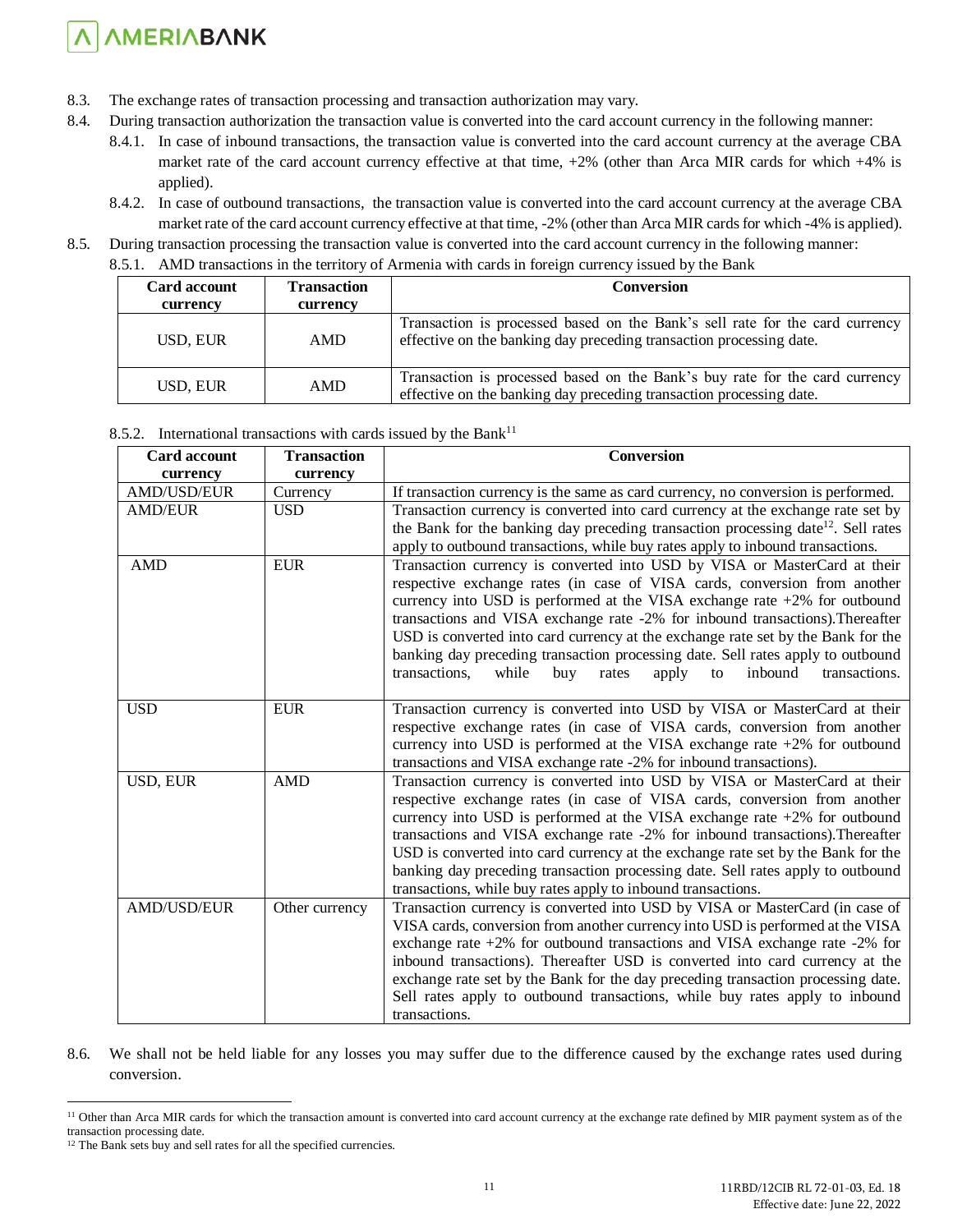#### 9. **Statements**

- 9.1. We will provide to you account Statements within the time frames provided for under the laws and regulations of Armenia, in the manner defined by the laws and regulations of Armenia and/or determined between you and us in advance. The Statement can be withheld in cases defined by the legislation of Armenia.
- 9.2. If you do not dispute the Statement within 30 (thirty) days after its date, the statement will be deemed accepted by you. If you inform us in writing about your disagreement with Statement entries within the term defined herein, we will provide to you a complete response within 90 (ninety) days after receiving your claim. Claims received after the specified period will be handled in accordance with the Armenian legislation, procedures defined by ArCa, VISA and MasterCard payment systems and/or our internal regulations.

#### 10. **Disputing**

- 10.1. If you have any objections or disagreement with regard to card transactions, you can file a chargeback application with us not later than within 30 (thirty) days following receipt of the Statement. Together with the application you should enclose supporting documents and any other information we may reasonably request.
- 10.2. You can also file a chargeback application if the transaction you made at the Merchant has been canceled but the Merchant has not returned the amount of the canceled transactions within the set period or within the terms below:
	- 10.2.1. 10 (ten) days after cancellation if the transaction was executed in Armenia
	- 10.2.2. 30 (thirty) days if the transaction was executed in other countries
- 10.3. We shall not be liable for your card transactions, however, we will use our best efforts to help you in resolving the issue. Failure to resolve the issue shall not release you from your liabilities to the Bank.
- 10.4. Disputing of transactions executed at merchants shall not be considered a complaint or claim against the Bank and our actions shall be limited to intermediation and facilitation only.
- 10.5. If the investigation shows that you did make the disputed transaction or the transaction is a result of breach of Card rules, you will be charged a fee pursuant to the Bank Tariffs.
- 10.6. We will respond to your chargeback application within the following terms:
	- 10.6.1. 40 (forty) days upon receipt of application if the transaction was made via ArCa
	- 10.6.2. 60 (sixty) days upon receipt of application if the transaction was made via international payment systems
	- 10.6.3. 10 (ten) business days after receipt of application for cash-in/out transactions via our ATMs (e.g. if the ATM has not dispensed the cash, but the amount was debited to your account; or you have loaded cash into the ATM but the amount was not credited to your account)
- 10.7. Where chargeback is requested for contactless card transactions the Bank shall compensate for the amounts debited to the Cardholder's account within 5 (five) days upon receiving the Cardholder's chargeback application, provided that the Cardholder followed the Card use and security rules, otherwise the Bank shall provide the response to the chargeback application within the term specified in the Terms and Conditions.

### 11. **Additional Card**

- 11.1. The Cardholder (Primary Cardholder) can request the Bank to issue Additional Cards linked to the Primary Card in the name of the Primary Cardholder or another person.
- 11.2. The type of Additional Card may differ from that of the Primary Card, but it should be of the same or lower class. Contactless Sticker can be used as option of Additional Card.
- 11.3. Any Additional Card linked to a credit Card shall be a credit Card, too.
- 11.4. An Additional Card shall be issued for the term defined for given card type by the Bank Tariffs, irrespective of the validity term of the Primary Card.
- 11.5. No separate password will be required for the Additional Card. All Additional Card transactions requiring entry of password should be performed by the Primary Cardholder using the password of the Primary Card.
- 11.6. If according to the Terms and Conditions it is necessary to contact the Bank to confirm receipt of the Card and PIN in case of delivery of Additional Card by a postal/courier service, the Primary Cardholder should contact the Bank
- 11.7. All transactions with the Additional Card shall be processed to the Primary Card Account.
- 11.8. Total transactions with the Primary and Additional Cards should not exceed the Payment Limit of the Primary Card.
- 11.9. The Primary Cardholder may assign a separate monthly Payment Limit to each Additional Card.